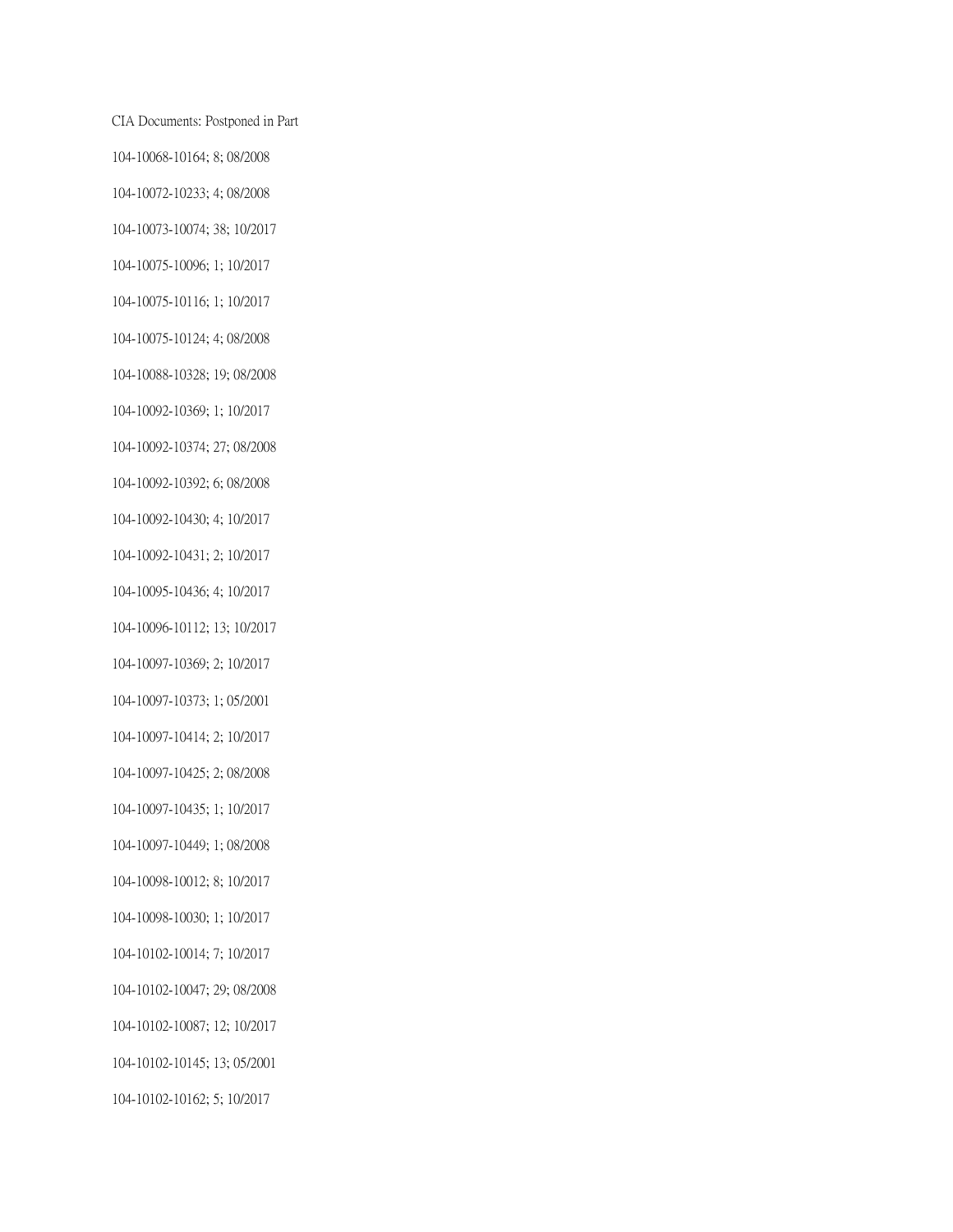104-10102-10180; 2; 08/2008 104-10102-10197; 7; 08/2008 104-10102-10224; 16; 10/2017 104-10103-10031; 2; 10/2017 104-10103-10037; 6; 10/2017 104-10103-10038; 2; 10/2017 104-10103-10041; 2; 10/2017 104-10103-10042; 4; 10/2017 104-10103-10043; 11; 10/2017 104-10103-10057; 4; 10/2017 104-10103-10149; 5; 10/2017 104-10103-10153; 5; 10/2017 104-10103-10364; 5; 08/2008 104-10103-10369; 33; 08/2008 104-10103-10374; 7; 10/2017 HSCA Documents: Postponed in Part 180-10092-10212; 3; 08/2008 180-10142-10491; 1; 10/2017 180-10142-10493; 3; 10/2017 180-10142-10494; 6; 10/2017 180-10142-10495; 26; 05/2001 180-10143-10179; 14; 10/2017 180-10143-10216; 2; 10/2017 180-10143-10220; 2; 08/2008 180-10143-10308; 1; 10/2017 180-10143-10412; 15; 08/2008 180-10144-10220; 7; 10/2017 180-10144-10239; 3; 10/2017